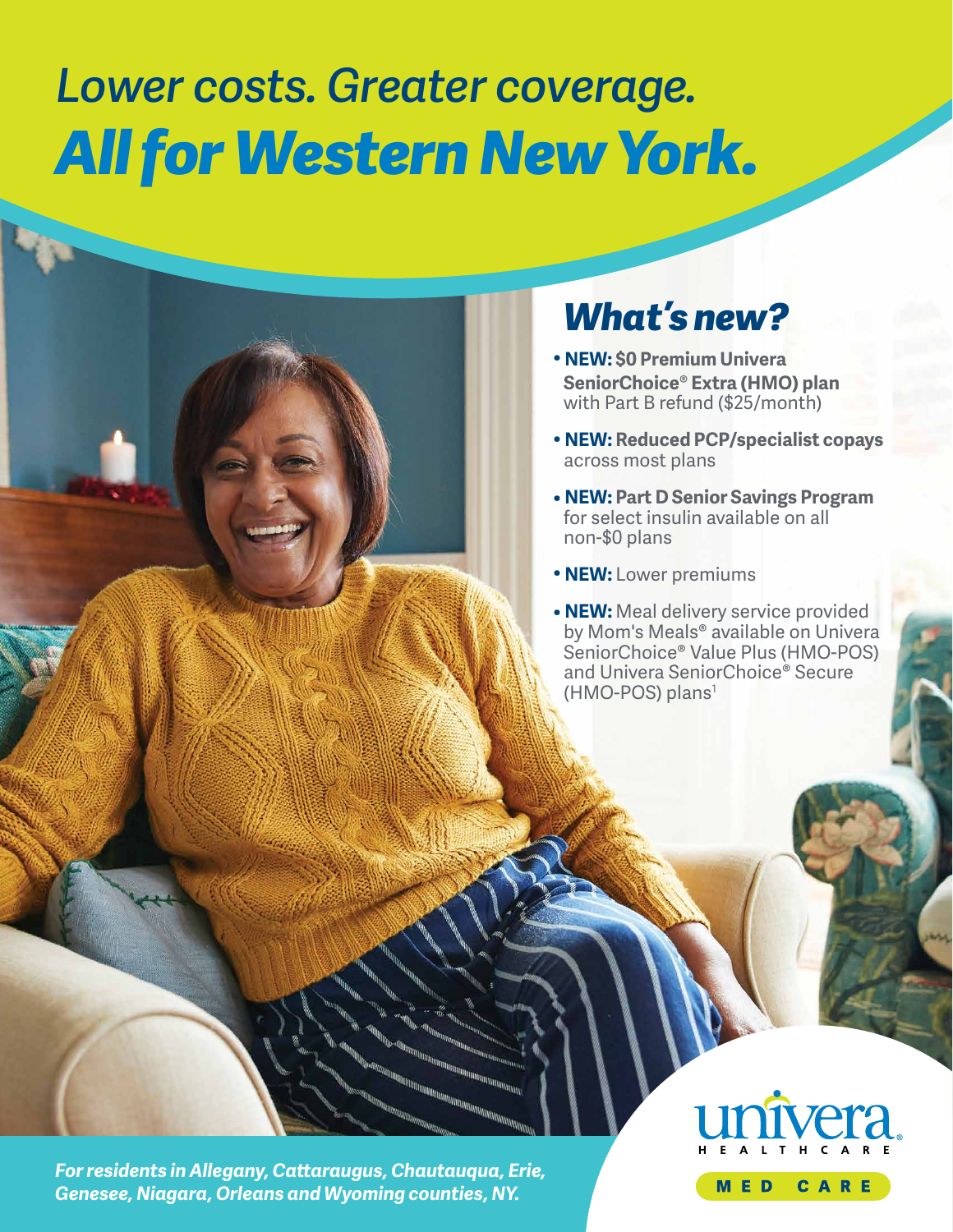As a Medicare provider, we are commited to helping you get more from your coverage. We listened to our members when enhancing our Medicare offering with innovative products that cost less and offer more benefits for you. Plus, we offer support that comes with a more complete approach to care with local teams that are available 24/7.

# *Helping you experience Medicare with more.*



## **The benefts of Medicare from Univera Healthcare**

With a Medicare Advantage plan from Univera Healthcare, you get the assurance that comes with affordable coverage you can always count on.

- $\blacktriangleright$  Dental, fitness, hearing and vision benefits
- **◆** Over-the-counter benefits and eyewear allowances
- **♦ \$25 back in your Social Security payment** each month with a Part B refund available on the Univera SeniorChoice**®** Extra (HMO) Plan

## **Care that costs less**

We're always working to make our coverage more affordable. That means options that provide comprehensive care — hospital care, medical services and prescription drug coverage all in one plan and all with predictable costs.

#### **Extras and allowances:**

# *A proven, powerful network.*

When you choose a Medicare plan, you want to know that it's going to work — wherever and whenever you need it. That's why we're providing more ways to get the most from our plans, with local and worldwide coverage.

## **Local**

Univera Healthcare members get a robust network of doctors, hospitals and pharmacies, so you can receive care from the people and places you know and trust.

# **Worldwide**  As a member, you can enjoy peace of mind when you travel, with worldwide coverage for urgent and emergency care.

## **Care you can count on**

Health care means more than trips to the doctor or hospital. We make it easy for you to get the care, answers and support you need, whenever and however you need it.

### **Telehealth:**

Lets you connect with a doctor from anywhere.

#### **24/7 Nurse Care Line:**

Provides members-only access to answers and support anytime.

#### **Local teams:**

Our doctors, nurses, dietitians and specialists are here to help when you need them.

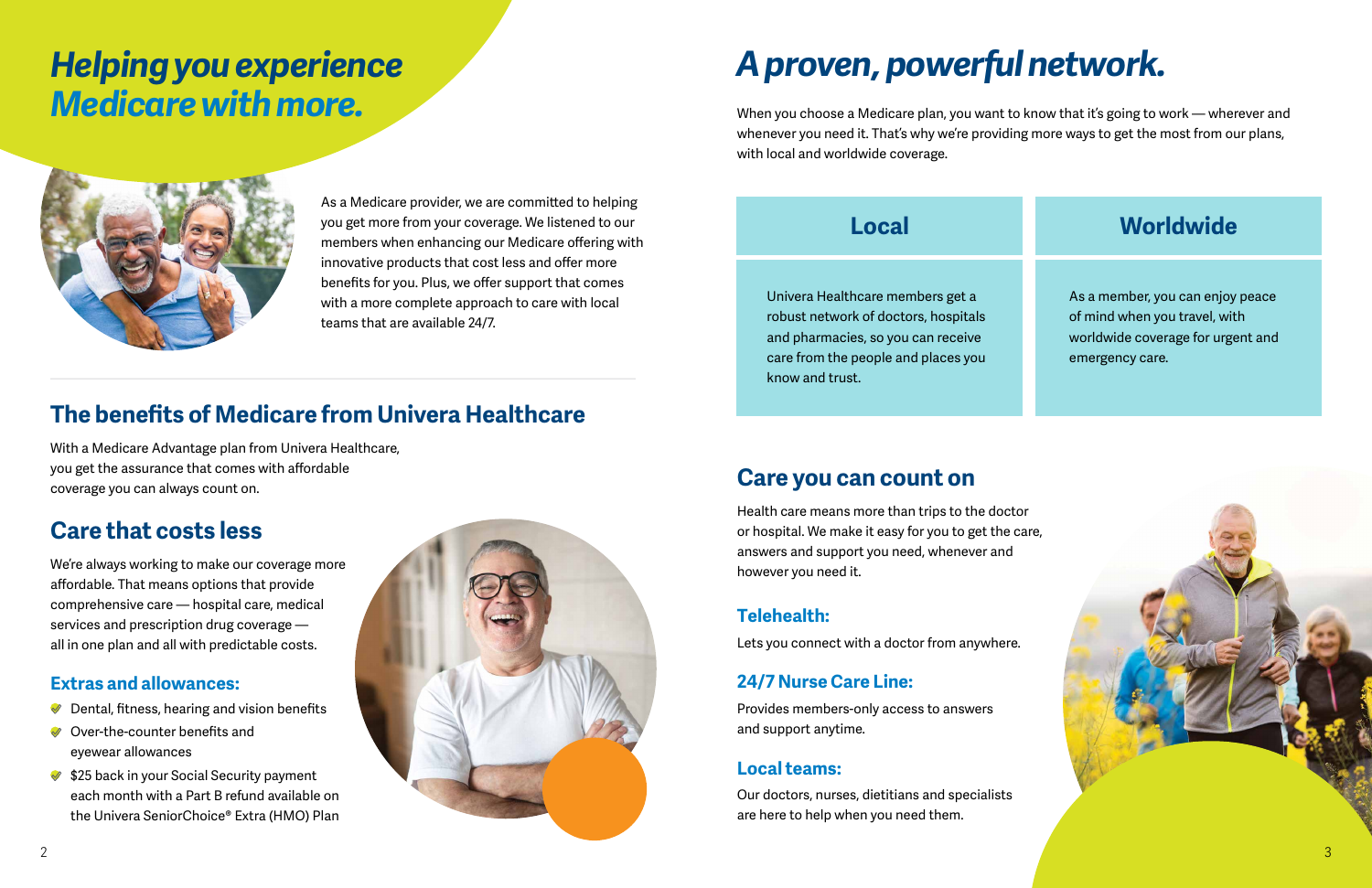| Medicare plan benefits at a glance                                                     |                                        |                                                     |                             |                              |                                                                                       |                             |                                                        |                                              |           |                                                                    |                                                                               |
|----------------------------------------------------------------------------------------|----------------------------------------|-----------------------------------------------------|-----------------------------|------------------------------|---------------------------------------------------------------------------------------|-----------------------------|--------------------------------------------------------|----------------------------------------------|-----------|--------------------------------------------------------------------|-------------------------------------------------------------------------------|
|                                                                                        | Premium                                | Primary<br>Care<br>Specialist<br>Physician<br>(PCP) |                             | Urgent/<br>Emergency<br>Care | Part D Prescriptions<br>Tiers 1/2/3/4/5<br><b>Preferred/Standard Rx</b><br>Deductible | Laboratory<br>Services      | Routine<br>Eyewear                                     | Diagnostic<br>Radiology<br>(CAT/<br>MRI/MRA) | Ambulance | Inpatient<br><b>Hospital Care</b>                                  | <b>Outpatient Hospital/</b><br>Ambulatory Surgery/<br><b>Observation Stay</b> |
| <b>Univera</b><br><b>SeniorChoice®</b><br><b>Basic (HMO)</b>                           | \$0                                    | \$10                                                | \$35                        | \$65/\$90                    | \$0/\$14/\$42/\$95/29%<br>\$5/\$19/\$47/\$100/29%<br>$$200$ (Tiers 3 - 5)             | <b>S6</b>                   | \$100<br>Allowance<br>Every<br>Calendar Year           | \$300                                        | \$300     | <b>Days 1-5</b><br>\$390 Per Day<br>Day 6+<br><b>Fully Covered</b> | \$375                                                                         |
| <b>**New**Univera</b><br><b>SeniorChoice<sup>®</sup></b><br>Extra (HMO)                | \$0<br>with a<br>\$25 Part B<br>Refund | \$15                                                | \$45                        | \$65/\$90                    | \$3/\$12/\$42/28%/27%<br>\$8/\$17/\$47/28%/27%<br>$$350$ (Tiers 3 - 5)                | \$15                        | \$250<br>Allowance<br><b>Every Two</b><br><b>Years</b> | \$425                                        | \$325     | <b>Days 1-5</b><br>\$400 Per Day<br>Day 6+<br><b>Fully Covered</b> | \$425                                                                         |
| <b>Univera</b><br><b>SeniorChoice<sup>®</sup></b><br>Value (HMO)                       | \$60                                   | \$5                                                 | \$35                        | \$60/\$90                    | \$0/\$10/\$42/\$95/33%<br>\$5/\$15/\$47/\$100/33%<br>No Deductible                    | \$2                         | \$175<br>Allowance<br>Every<br>Calendar Year           | \$250                                        | \$200     | <b>Days 1-5</b><br>\$360 Per Day<br>Day 6+<br><b>Fully Covered</b> | \$325                                                                         |
| <b>Univera</b><br><b>SeniorChoice®</b><br><b>Advanced</b><br>(HMO-POS <sup>†</sup> )   | \$33                                   | \$5                                                 | \$30                        | \$60/\$90                    | \$0/\$14/\$42/\$95/31%<br>\$5/\$19/\$47/\$100/31%<br>$$100$ (Tiers 3 - 5)             | \$5                         | \$150<br>Allowance<br>Every                            | \$275                                        | \$275     | Days 1-5<br>\$360 Per Day<br>Day $6+$<br><b>Fully Covered</b>      | \$350                                                                         |
|                                                                                        |                                        | 30%<br>Coinsurance   Coinsurance<br>(00N)           | 30%<br>(OOD)                |                              |                                                                                       | 30%<br>Coinsurance<br>(00N) | Calendar Year                                          | 30%<br>Coinsurance<br>(00N)                  |           | 30%<br>Coinsurance<br>(OOD)                                        | 30%<br>Coinsurance (OON)                                                      |
| <b>Univera</b><br><b>SeniorChoice®</b><br><b>Value Plus</b><br>(HMO-POS <sup>†</sup> ) | \$92                                   | \$5                                                 | \$35                        | \$50/\$90                    | \$0/\$10/\$42/\$95/33%<br>\$5/\$15/\$47/\$100/33%<br>No Deductible                    | \$2                         | \$200<br>Allowance<br>Every                            | \$175                                        | \$200     | Days 1-5<br>\$310 Per Day<br>Day $6+$<br><b>Fully Covered</b>      | \$300                                                                         |
|                                                                                        |                                        | 30%<br>Coinsurance<br>(OOD)                         | 30%<br>Coinsurance<br>(00N) |                              |                                                                                       | 30%<br>Coinsurance<br>(00N) | Calendar Year                                          | 30%<br>Coinsurance<br>(00N)                  |           | 30%<br>Coinsurance<br>(OOD)                                        | 30%<br>Coinsurance (OON)                                                      |
| <b>Univera</b><br><b>SeniorChoice®</b><br><b>Secure (HMO-POS<sup>†</sup>)</b>          | \$107                                  | \$0                                                 | \$25                        | \$50/\$90                    | \$0/\$5/\$42/\$95/33%<br>\$5/\$10/\$47/\$100/33%<br>No Deductible                     | \$0                         | \$250<br>Allowance<br>Every<br>Calendar Year           | \$150                                        | \$100     | Days 1-5<br>\$225 Per Day<br>Day 6+<br><b>Fully Covered</b>        | \$200                                                                         |
|                                                                                        |                                        | 30%<br>Coinsurance   Coinsurance<br>(OON)           | 30%<br>(OON)                |                              |                                                                                       | 30%<br>Coinsurance<br>(00N) |                                                        | 30%<br>Coinsurance<br>(OON)                  |           | 30%<br>Coinsurance<br>(OOD)                                        | 30%<br>Coinsurance (OON)                                                      |

†HMO-POS plans provide some out-of-network (OON) coverage. You pay 30% coinsurance out-of-network. Coverage limit of \$1,500 per year for Univera SeniorChoice® Value Plus (HMO-POS) and Univera SeniorChoice® Secure (HMO-POS). Coverage limit of \$3,000 per year for Univera SeniorChoice® Advanced (HMO-POS).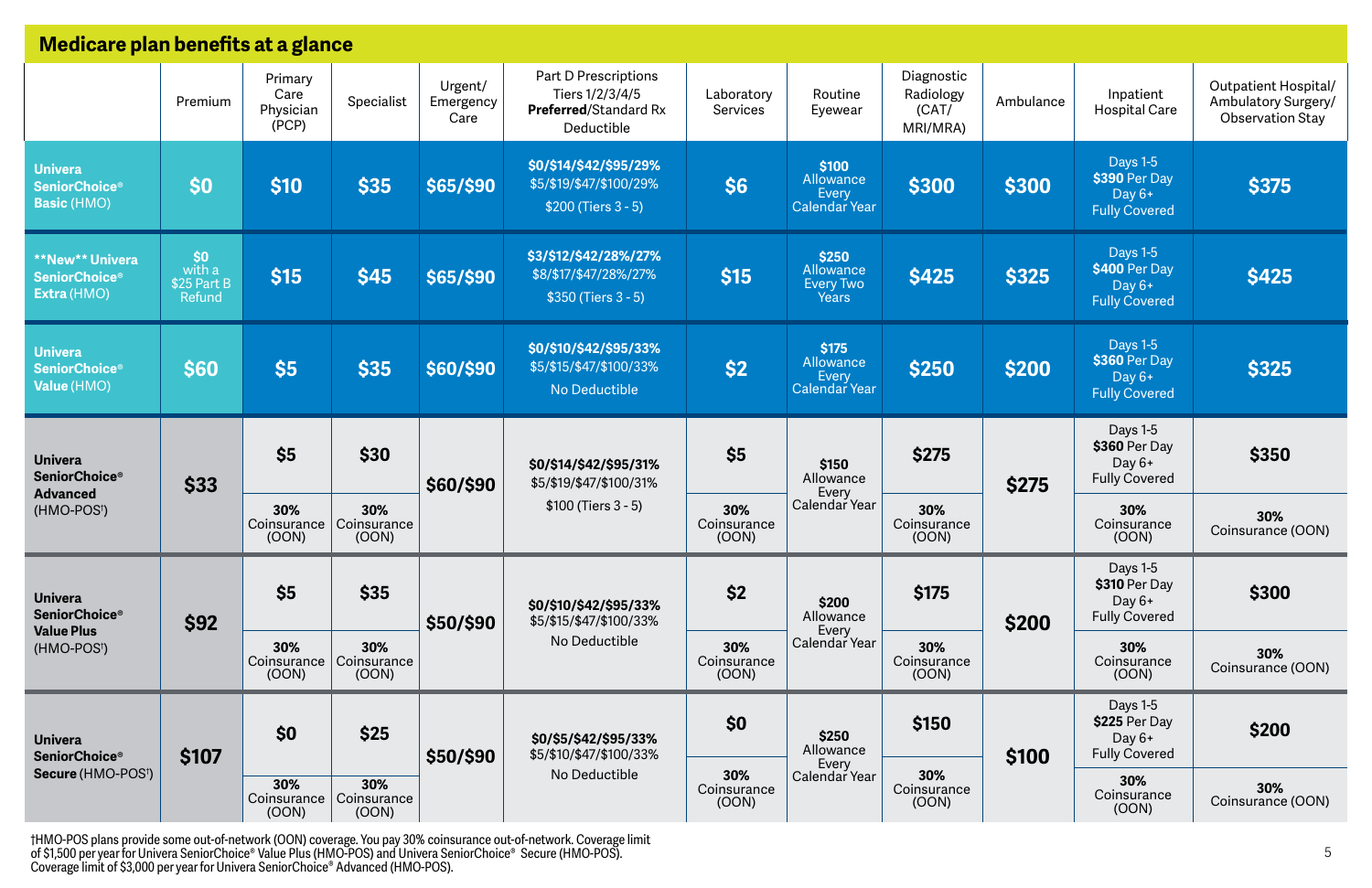# *Complete coverage for Western New Yorkers – and your budget.*

This year, we're more focused than ever on all the ways we can bring more to Medicare options while keeping costs low. Check out some of the highlights of what you will get with a Medicare plan from Univera Healthcare.

We understand how important prescription benefits are to you. That's why our plans include features that make medications more afordable and convenient.

- **◆ Tier 1 generic drugs:** \$0 copay at a preferred pharmacy (for most plans)
- **◆ Save on a 90-day prescription supply:** You will only need to pay two copays for a three-month supply at most retail pharmacies or through mail order<sup>2</sup>

### 1 **Prescription drug coverage**

**Preventive vaccines**<br>
We're here to help protect you from illness with **\$0 vaccines** including flu, pneumonia,<br>
tetanus and the shingles vaccine, SHINGRIX (except for Univera SeniorChoice® Extra We're here to help protect you from illness with **\$0 vaccines** including fu, pneumonia, (HMO) Plan where there is a \$3 copay for SHINGRIX.)

**Don't need Part D coverage? Ask us about our \$0 Medicare Advantage plan without prescription drug coverage.** 

**19 Mental health**<br> **19 Physical health is just**<br> **and emotional wellne** Physical health is just one piece of overall wellbeing. **Our plans promote mental and emotional wellness** with coverage for mental health support for in-person and telehealth visits.\*

### 3 **Supplemental dental**

If you need dental care beyond preventive care, we have you covered. Our plans offer the option to **add enhanced dental coverage** to make restorative and major procedures more affordable. $3$ 

We are committed to helping you live your best. For a \$10 annual fee, you can get a Home Fitness Kit through the **Silver&Fit®** program.4 Or for a \$25 nonrefundable annual fee, you can receive a ftness center membership.

We help you with coverage for diabetes supplies, so you can manage your chronic conditions with less complexity and worries about costs.

- 
- 

**Preventive dental:** Available on all plans. \$10 copay per service on Univera SeniorChoice**®**  Basic (HMO) and \$15 copay per service on Univera SeniorChoice**®** Extra (HMO).

**◆ \$5 Part B diabetic monitoring supplies including glucose monitors and test strips ◆ Save on select insulins** with plans that include the Part D Senior Savings Program and pay a lower price for select insulin — even if you're in the coverage gap.

Eye health is a critical piece of overall health. We'll help you get the most out of your vision benefits.

## 4 **Preventive care services**

**All of our plans include \$0 preventive care on over 20 services** including annual wellness visits, prostate cancer screenings, cervical cancer screenings, colorectal cancer screenings, mammograms, diabetes and more.

#### **Licensed therapist: Psychiatrist:**

**20% Coinsurance In-Network** 

**Specialist copay from \$25-\$45 depending on the plan In-Network** 

### 6 **Fitness**

|               | <b>Monthly</b><br><b>Premium</b> | <b>Restorative</b><br><b>Dental</b> | <b>Major</b><br><b>Dental</b><br>$\mid$ 20% Coinsurance $\mid$ 50% Coinsurance $\mid$ | <b>Maximum</b><br><b>Plan Benefit</b><br><b>Coverage</b><br>\$1,000 | Lye health is a critical piece of overall health. We'll help you get the most out of your<br>vision benefits.<br>Annual allowances for frames, lenses and contacts up to \$250 |  |  |
|---------------|----------------------------------|-------------------------------------|---------------------------------------------------------------------------------------|---------------------------------------------------------------------|--------------------------------------------------------------------------------------------------------------------------------------------------------------------------------|--|--|
| COMPLEMENTARY | \$29                             |                                     |                                                                                       |                                                                     | Plans have \$0 copay for annual routine eye exam                                                                                                                               |  |  |
|               |                                  |                                     |                                                                                       |                                                                     | *In-person visit must occur within six months prior to telehealth appointment.                                                                                                 |  |  |

## 7 **Diabetic monitoring supplies and insulin**

### 8 **Hearing and vision**

Our partnership with TruHearing**®** helps keep costs down for exams and hearing aids.5 **Annual routine hearing exam: \$45 copay; hearing aids: \$699 & \$999 per unit** 

- **Annual allowances for frames, lenses and contacts up to \$250**
- **Plans have \$0 copay for annual routine eye exam**